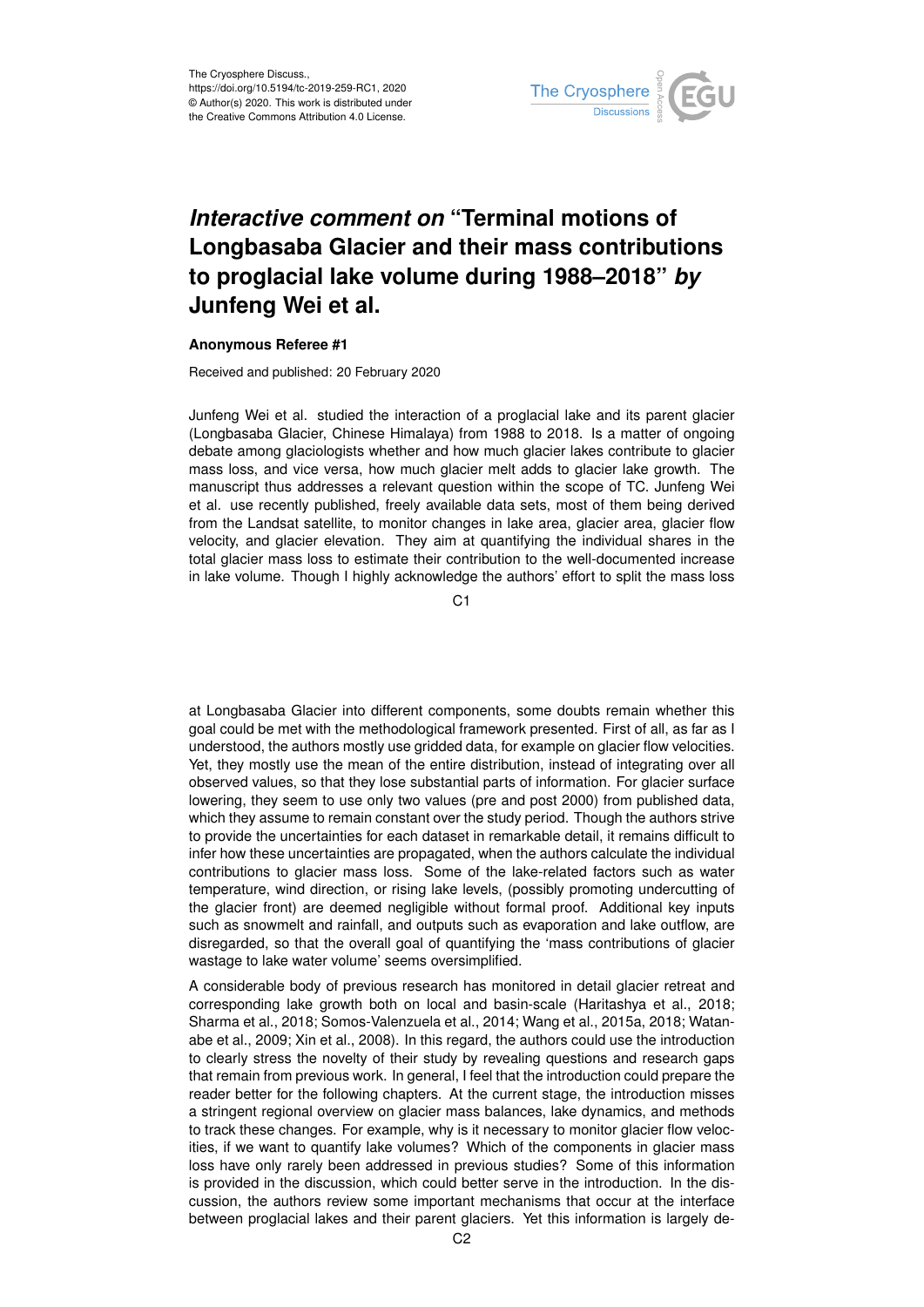tached from their own findings, and they mostly point towards future research instead of showing possible solutions. For example, Tsutaki et al. (2019) recently modelled the mass balance of debris-covered glaciers in conjunction with an ice dynamical model to explain the thinning pattern of lake- and lake terminating glaciers. How can such physically based models help to understand the detailed observations at Longbasaba Glacier?

A final remark pertains to the issue that the authors mostly use qualitative descriptions of their own and others' findings. For example, the abstract has remained vague with regards how much Longbasaba Glacier retreated in volume, length, and area, and how much the lake volume increased in the same period. Yet these are key data that a reader expects to learn while reading those lines. The remainder of the manuscript contains 4, 10, and 14 times the terms 'insignificant', 'significant', and 'significantly', respectively, without a test of significance and mostly without figures or numbers underlining the significance of these findings. A similar critique applies to the repeated use of 'small' 'large', 'huge', 'typical', 'dramatic', 'slight(ly)', 'unfortunately', and 'different', with little relation to measured quantities in this or previous studies. I strongly encourage the authors to put more emphasis on objective language. I commented below on a sample of phrases where this is most obvious, though subjective terms should be replaced throughout the manuscript. Finally, I would be happy if the authors thoroughly revise their manuscript for typos and incorrect citations. In the following, I provide more detailed comments and questions to the points raised above.

#### Major comments

L14-16: A wealth of studies has claimed that there could be a link between lake expansion and outburst floods (Nie, 2017; Nie et al., 2018; Richardson and Reynolds, 2000; Rounce et al., 2016). Can the authors list some of such studies, which support this notion? Yet, to my best knowledge I cannot remember that an outburst flood in the Himalaya has been successfully predicted from a rapidly expanding moraine-dammed lake. I would thus caution against crediting Longbasaba Lake, or any other growing

 $C<sub>3</sub>$ 

lake, per se 'a high outburst risk'. Please note that 'hazard' and 'risk' in the authors' and previous studies has been used interchangeably, though these terms cover different aspects. Hazard is the probability of an event occurring, whereas risk is the product of hazard, vulnerability and the elements at risk. Please make sure to use the correct terms at any given location in the manuscript. Most aspects here seem to address hazard, not risk.

L20-22: Please quantify 'continuous and accelerating recession in glacier area and length' and 'decelerating surface lowing and ice flow'.

L22: How do the authors determine 'significantly' here? How do they measure that lake growth has accelerated?

L23: How much did surface lowering contribute to glacier downwasting?

L27: Does the issue that 'the potential risk of outburst for Longbasaba Lake has continuously decreased during the last decade' not contradict the main motivation of the study?

L29-30: When did glaciers start to lose mass? And how much? Would it make sense to review here studies that focused on glacier mass loss in the Himalayas?

L31: 'Reduction' in which quantity?

L33: How did the authors and the cited studies measure, and demonstrate increases in, 'potential risk and destructiveness' of GLOFs?

L35: Please clarify what the 'mass/energy interactions of the thermal regime' are. I suggest to split L34-38 into two or three new sentences.

L38-39: What is 'more significant shrinkage' compared to? How do the authors measure a 'significant mass budget'? And again, how do they quantify 'increases [in] the risk of GLOFs'?

L40: Can the authors provide examples on these 'ruinous impacts' for each of the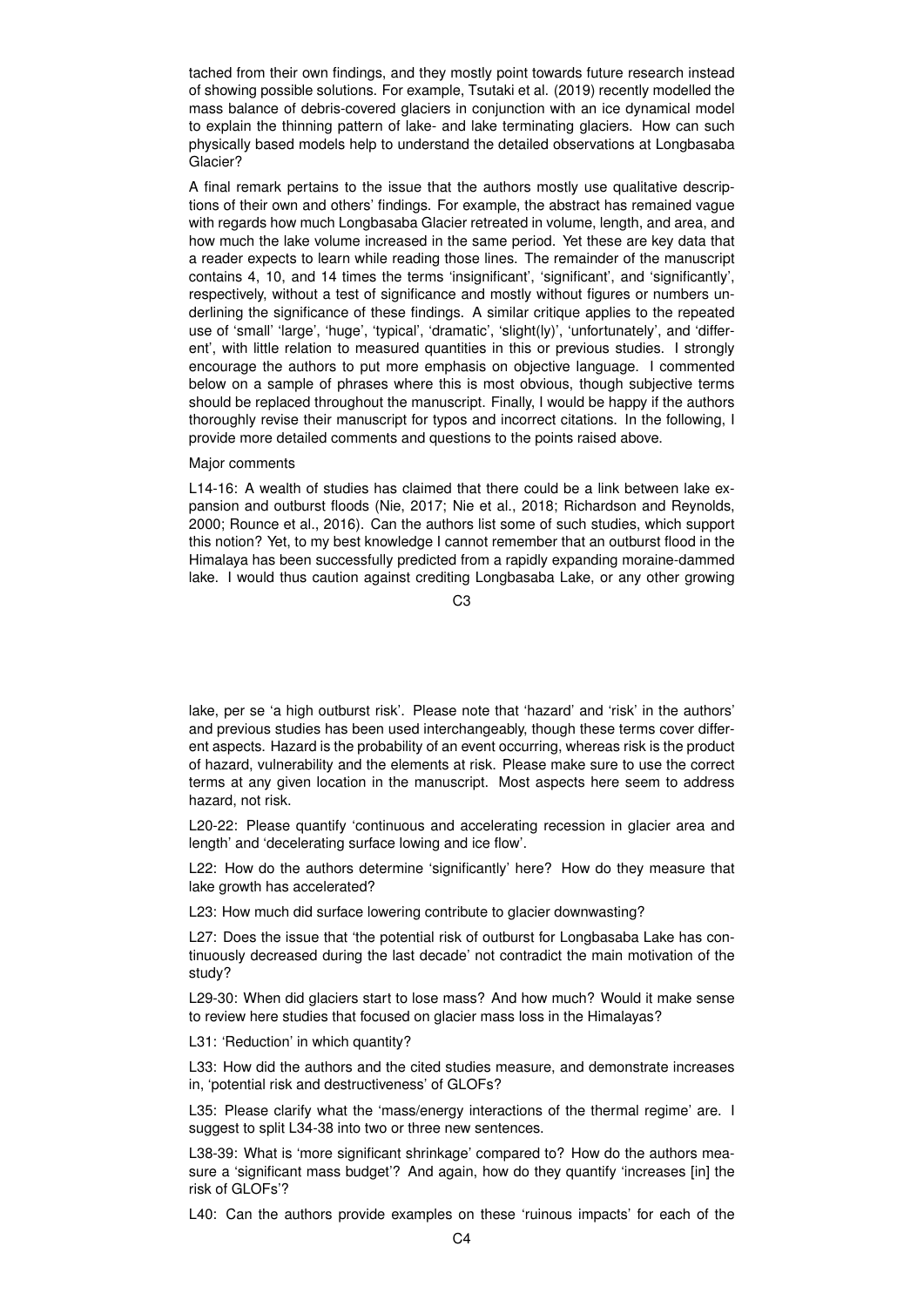sectors they mention?

L42: How do the authors define the 'Third Pole'? Is it different from 'High Mountain Asia' (Brun et al., 2017; Dehecq et al., 2019)?

L44 and L49-50: Similar to the notions on increasing GLOF risk, I would caution against using the term 'potentially dangerous glacial lakes'. There is no common definition to my best knowledge, which variables classify a lake as 'potentially dangerous', nor is there a proof of concept. Please see the introduction in Rounce et al. (2016) on confounding estimates on the number of 'potentially dangerous lakes' in the Himalayas.

L45-46: Veh et al. (2018) did not report 70 GLOFs, and Khanal et al. (2015) is missing in the references. Also, please make sure to mention that the review of previous work here exclusively focuses on moraine-dammed lakes. In essence, more GLOFs have been documented from ice-dammed lakes, mostly in the Karakoram, than from moraine-dammed lakes (Bhambri et al., 2019).

L50-51: What are the expected losses from a GLOF of a given magnitude from Longbasaba Lake? Which countries will be affected in case of an outburst?

L52-55: From the reasons given here, I struggle to see why monitoring of glacier and lake area could help to predict outburst floods. Btw: what do the authors mean by this 'prediction': The timing, the magnitude, both?

L55-58: Please reformulate the scope of this study in at least two sentences.

L64: Please elaborate what a 'serac cluster' is, what the authors mean by 'numerous', and where the reader can see seracs and supraglacial lakes in Fig. 1b.

L67: 'remains at a high risk of outburst': contrary to this statement the authors wrote in L27: 'the potential risk of outburst for Longbasaba Lake has continuously decreased during the last decade'. Please clarify.

L72 and L74: Are the values in m a-1 average or maximum rates? Additionally, how

do the authors define 'rapid areal expansion'? Is the expansion at Longbasaba faster than reported on regional or local scales (Nie, 2017; Song et al., 2016, 2017; Wang et al., 2015b)? Could above-average expansion (including increasing possible changes in flood volumes) be a suitable motivation for the authors' study? I would be happy to see these issues clearly emphasized in the introduction.

L111-L113: Why are the differences in accuracy so large between the two methods? Do the authors mean 'Brun' instead of 'Burn'? Which part(s) of their method did the authors apply to which dataset? Please elaborate more clearly.

L118-L122: From this description, I cannot follow what and how large the sliding window is; how signal and noise are defined and which measure of 'quality' is assessed here.

L124: What happens with data above (or below?) this maximum displacement threshold? Also, what additional information do the authors expect to gain from the surface velocity of the entire glacier, compared to the velocity of the tongue? Arguably, the velocity of the tongue could be a better indicator of what is happening at the terminus and the adjacent lake.

L129-130: Please elaborate what the authors mean with 'extra-annual characteristics' and what the authors 'detected and discussed' in this regard.

L135-138: Are the accuracies of the GoLIVE product global values or specific for Longbasaba glacier?

L141: Why do the authors use a quadratic fit instead of a linear?

L151: Please elaborate the choice of the parameters for Kriging.

L152: Quincey et al. (2007) wrote that "supraglacial lake formation is prevalent where glacier surface gradients are less than 2 $^{\circ}$  from the glacier terminus". This statement is slightly different to the assumption here, given that a lake at Longbasaba Glacier already exists. Why should the growth of Longbasaba Lake stop at a surface gradient

C5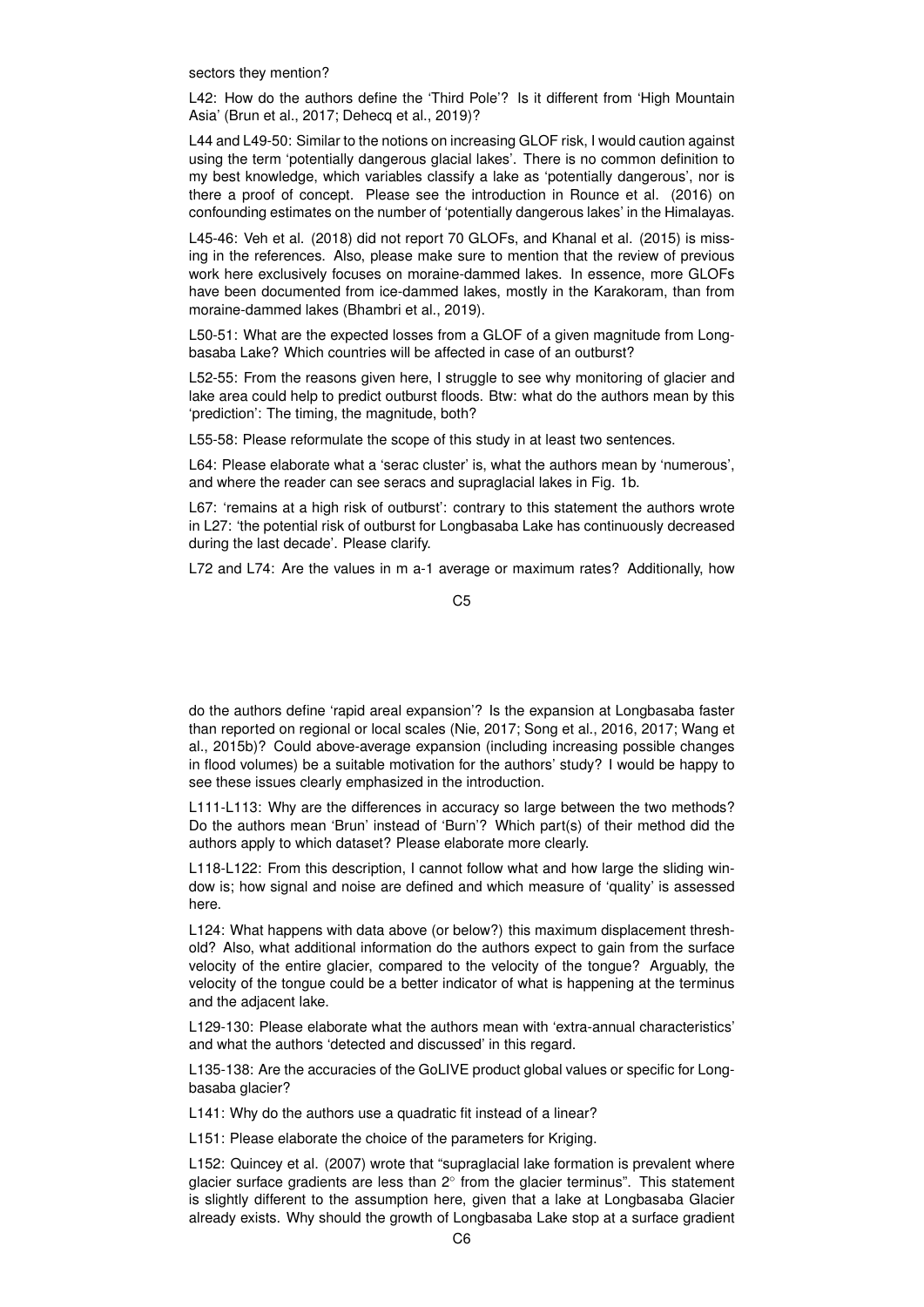of, say, 3◦?

L159-161: 'the contour lines of the lake basin': are these the isobaths, i.e. the lake bathymetry? If so, why do the authors need to apply the 2◦ surface gradient threshold to clip the lake extent, if they already know the lake area from satellite images? Please reformulate L159-163 more clearly.

L196-197: It seems reasonable that the authors considered a different velocity for the entire ice column than for the values measured at the surface. But why do the authors choose exactly 70%? I guess the reported range from 30% to 80% relates to factors such as the gradient of the glacier bed, the glacier mass budget, or whether the glacier is cold or warm based. Please elaborate the choice of this value more clearly, and if necessary, please test how sensitive Vf is to this prefactor.

L198-199: It would be good to test whether previous estimates of glacier ice thickness (see Farinotti et al., 2019) match with the method from the authors. (Linsbauer et al., 2016) argue that ice thickness models allow for estimating the glacier bed topography, which could help modelling the evolution of Longbasaba Lake.

L223-224: 'Based on the assumption that the outline of the glacier accumulation zone remained stable during the investigation period': This is a strong assumption, given that the glacier has retreated continuously, so that the accumulation area has likely shrunk in the study period. Could mapping the snow line help? In any case, how does this part fit to the remainder of the sentence?

L225âAT226: What do the authors mean by 'The errors in the areal changes in the glacier and lake were relatively small for a control approach'?

L228-229: What is R? Why do the authors consider the number of vertices in the lake polygon? Is the number of vertices not a rather arbitrary value depending on how carefully the image interpreter digitizes the lake boundary?

L234: How did the authors obtain this measure of accuracy?

C7

L252: What is 'a mean decrease ratio'? Do the authors mean the percentage loss of total glacier area per year?

L257: Did not the period 1993-1994 show 'the most significant recession'?

L259: A question that has been left untouched here and in the discussion is why the variance in glacier recession before ∼2008 is higher than in the period after. Could this be an effect of changing ice flow velocities or thicknesses? An effect of subglacial topography? Warmer air, thus warmer water temperatures? Stronger winds creating thermal-erosional notches at the glacier terminus? More precipitation, and hence higher water levels? Please discuss, possibly with available data (not) correlating with your observations.

L249-278: These two paragraphs could be shortened given that the 'trend in length is similar to that of the glacier area', as the authors write. Readers can infer the main messages from Fig 3.

L293-302: If it is a hypothesis that glacier retreat occurs synchronously along the glacier front, then the authors should clearly emphasize this hypothesis, and test it. In this regard, I fail to see any ice avalanches (I guess the authors mean glacier calving) in Fig. 4 and Fig. 5, which the authors claim to be the main cause of the asynchronous glacier retreat. Neither do I see whether these avalanches are 'huge' or 'small', and whether these occurred as one single, or as a sequence of many smaller events. In this regard, it remains difficult to judge whether the three proposed categories (L303-308) have a more general implication between glacier retreat and lake expansion. Just as an idea: could it be that the total amount of calved glacier mass is a consequence of how fractured the glacier is at the glacier terminus? Could the authors measure the density of seracs at the tongue?

L322: How 'huge' needs a wave to be to 'put pressure on the moraine dams and increase the failure risk'? What is the minimum size of an ice avalanche and what is the amount of water to be displaced in order to overtop the dam?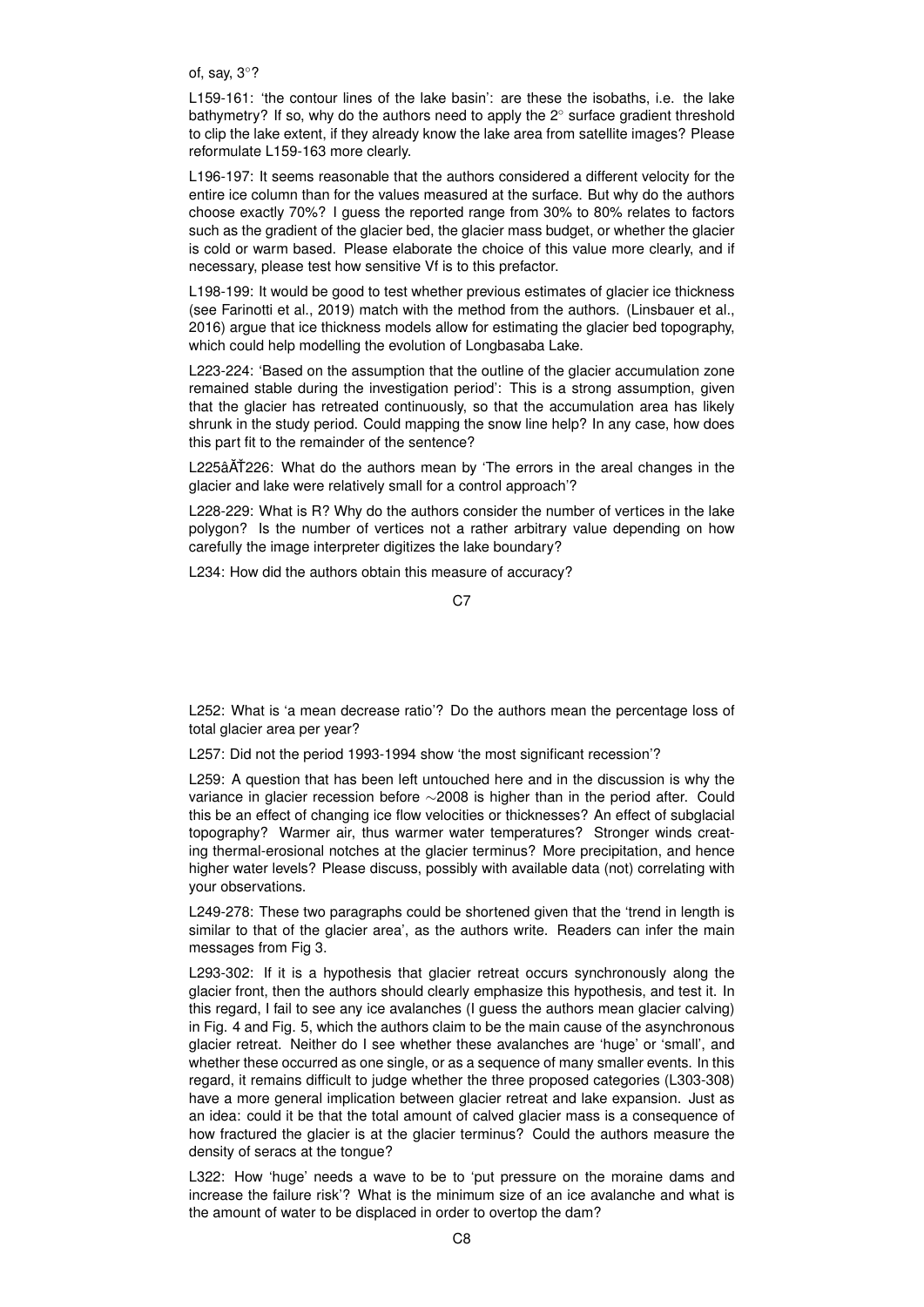L323-325: Please clarify what 'insignificant' and 'not obviously' mean.

L329: Please clarify what 'significantly later' means.

L330-331: Please reformulate and fill this sentence with tangible content.

L335: How do the authors calculate this 'trend'? What about the errors in the parameters of intercept and slope, and the goodness of fit of the model?

L336-337: Not sure how this sentence follows from the previous.

L347-354: Are the 6-years GoLIVE data representative for mean flow velocities your entire study period, in the light of the pattern that the authors observed for the mean surface velocities?

L349-350: How can you say that 'the fastest ice flow occurred in summer (May, June, and July)' without having data for these months? This finding largely depends on the polynomial function used to model the velocities with missing data.

L366-375: Given that Longbasaba Glacier is in direct contact to its lake, a unit change of the glacier area or length must result in the same unit change of the lake area, regardless of the total mass loss at the glacier terminus. What is here the surprising result to report?

L381-384: Which figure shows that 'the proportions of the mass contributions from the lowering of the glacier surface decreased to approximate 50%'? Furthermore, the authors conclude 'that the mass contributions from the glacier motion have increased during these periods.' Do this mean that glaciers needed to have a simultaneous increase in flow velocities to maintain the loss in glacier mass? I cannot infer this from Fig. 6.

L415: Fig. 9a: Is it possible that assuming constant values for surface lowering before and after 2000 could largely bias the ratios in Fig. 9b? How confident are the authors that surface lowering is indeed constant over time? Where are the error bars for all data

 $C9$ 

points? Could the error bars overlap so that the trends, which the authors mention in the text, are just spurious?

L430-431: Not sure whether I can follow this conclusion. Assuming an average increase of the lake level by 0.8 m per year, I calculate a total increase in lake level of 24 m in 30 years. This would be a quarter of the maximum lake depths, and hence speculatively more than 1.5% of the total water volume.

L432-440: Without showing data for Longbasaba Glacier, nor data from previous studies, it is difficult to judge whether evaporation and infiltration are really negligible. Please discuss in more detail.

L441-442: How does Longbasaba Glacier rank among the mean lowering rate for the Himalayas?

L450: That's a question of chicken or egg. Do glaciers thin because of lake expansion or do lakes expand because glacier thinning? This is a paramount question of regarding glacier-and-lake feedbacks where many researchers would love to have an answer for. Please discuss in more detail.

L459-461: Please reformulate these sentences more clearly. Where and when are air temperatures highest (and how high)? Which region is sensitive to what, and how do you define significant here?

L467-468: Maurer et al. (2019) collated data from weather stations and found that "Regional studies of precipitation trends in the Himalayas do not suggest a widespread decrease in precipitation over the past four decades". How does their statement match with the statement from the authors?

L459-478: What is purpose of this paragraph with regards to Longbasaba Glacier? Sounds more like material for the introduction?

L480: What is so 'specific' of Longbasaba's response to climate change?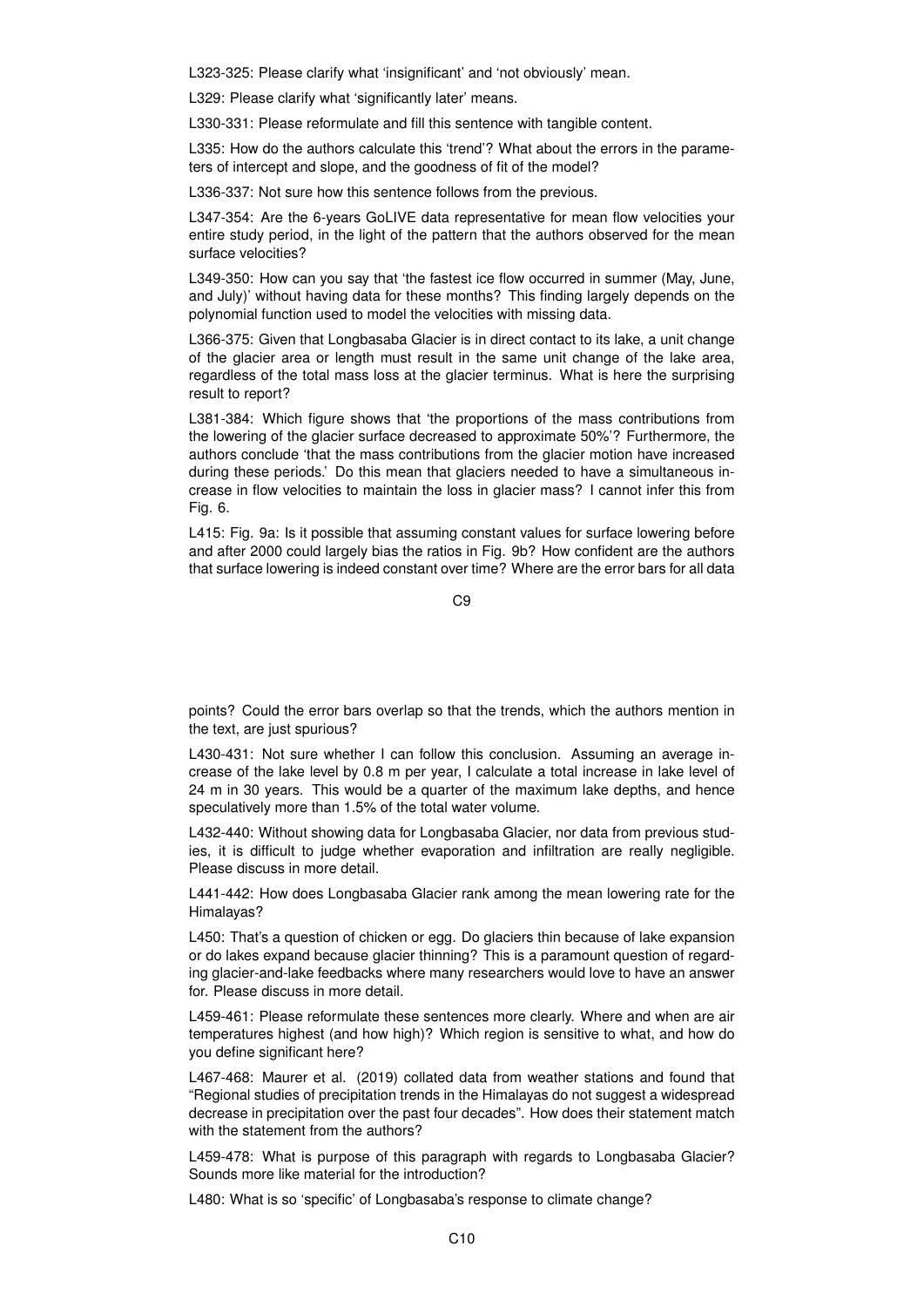L497-498: I cannot follow the conclusion that debris cover is important without formal analysis. How can we distinguish, which share of the mass loss comes from the debris cover on top of glaciers?

L503: What are these 'topographic features' and are these also present at Longbasaba lake?

L510-512: The authors could consider a simple correlation to test whether there is indeed no 'obvious relationship' among these variables.

L513: Where do the authors infer that the glacier area 'experienced continuous and accelerating decrease'? Not sure whether I can infer this finding from Fig. 3.

L517-518: Please elaborate more clearly in which regard these trends (are they robust?) are contrasting?

L519-520: Is the situation so 'complicated', 'diverse', and 'complex' that the amount of data generated in this study offers no further explanation on how glaciers and lakes interact? Somehow undermines the main scope of this manuscript.

L525-543: Seems more like material for the introduction. How do these paragraphs relate to the findings in this study?

L538: Do the authors mean 'air temperatures' when talking about climate change?

L541: 'specific climate changes and their influence on hazards': Which changes? Influence in which direction? Which hazards? And again, what could be a solution for these 'complex interactions'? What do we learn from this study?

L542-543: Not sure whether the selected references are appropriate for this statement.

L545-546: Do ice avalanches occur more frequently? Or how do they increase the potential for GLOFs?

L551: Is a rise in lake level of 6-11 m still negligible, as written in L421? What is the

## C11

actual rise in lake level?

L552, L555: How thick is the debris cover at the glacier terminus?

L558: How much is 'slight'?

L558-559: Not sure whether I can follow this conclusion: if ice avalanches have happened so frequently in the past, but still fail to trigger outburst floods, how can they still play 'a predominant role in the outburst risk'?

L560: All a matter of magnitude and frequency, and historical observations: How 'negligible' is the hazard from one rockslide that has a volume and/ or velocity 3, 10, 20 times larger than an average ice avalanche?

L563: Veh et al. (2019) report an unchanged frequency of outburst floods from moraine-dammed lakes.

564-567: The Himalayas host >20,000 glacier lakes (Maharjan et al., 2018), how many of these have been stabilised?

L571: Why has the possibility declined if ice avalanches are assumed to maintain occurring?

L572-573: In which way does Longbasaba Lake lag behind climate change? Is lake growth not an indicator for its response to atmospheric warming and glacier retreat?

L575-590: The conclusions are largely a repetition of the abstract. What have we learned from this study in conjunction with previous studies? What are the current limitations and what is the most important topic for future research?

Technical comments:

L34: Other studies have used the term 'lake-terminating'. Please check.

L35: 'tongues'

L35 (and all other locations in the manuscript): Please avoid using forward slashes.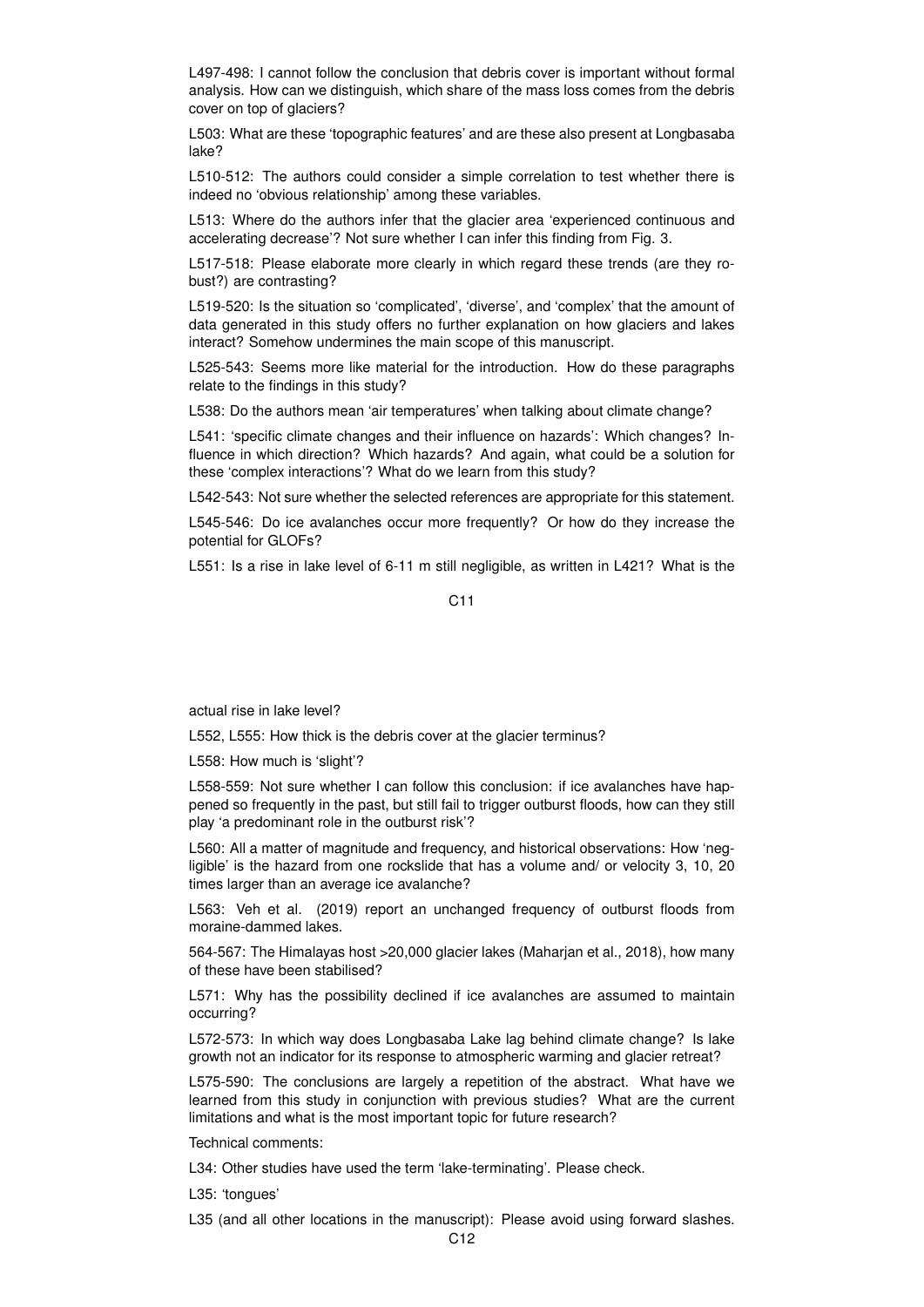Please use 'and' or 'or' instead.

- L61: 'is in contact to' instead of 'is contacted by'?
- L65-66: 'ice floe masses': suggest using 'floes' or 'icebergs'
- L70: '5499 m': add 'a.s.l.' or 'above sea level'.
- L72: Delete 'in 2009'
- L73 and L80: 'terminus' instead of 'terminal'?
- L76 (Fig. 1): Label inset in (a) with a letter.
- L88: Please add the projection (UTM Zone XX)
- L94: 'with minimum' instead of 'without'?
- L95: 'suitable' instead of 'perfect'?
- L99-101: Not necessary whether this table is necessary in the main text.
- L103: 'center flowline' instead of 'main flowline'?
- L103-105: Please reformulate this sentence.
- L108: 'These data were extracted'...
- L112: Why 'nevertheless'?
- L115: delete 'described above'
- L166, L191, L194, L206: Please correct the sub- and superscripts for h
- L171-173: Please describe all terms (including v, h, and S) in the figure caption.
- L185: What is MG?
- L187: 'conversion' instead of 'conversation'
- L193: Do you mean 'the number of pixels' instead of 'the pixel number'?

### C13

- L226: 'following' instead of 'flowing' (or delete entirely)
- L228: What is eac?
- L251: Please add 'on average'
- L283-284: A mass budget cannot be released.
- L330: fluctuation = variations. Please consider one of these.
- L373: fluctuation = variations = changes. Please consider one of these. Similar issue at L511, L513.
- L377: 'was dominated' instead of 'was predominantly contributed'?
- L414 (Fig. 9): 'surface lowering' instead of 'surface lowing'?
- L443: 'combining' instead of 'combing'?
- L507: 'Quincey'
- L510: 'Dehecq'
- References

Bhambri, R., Hewitt, K., Kawishwar, P., Kumar, A., Verma, A., Snehmani, Tiwari, S. and Misra, A.: Ice-dams, outburst floods, and movement heterogeneity of glaciers, Karakoram, Glob. Planet. Change, 180, 100–116, doi:10.1016/j.gloplacha.2019.05.004, 2019.

Brun, F., Berthier, E., Wagnon, P., Kääb, A. and Treichler, D.: A spatially resolved estimate of High Mountain Asia glacier mass balances from 2000 to 2016, Nat. Geosci., 10(9), 668–673, doi:10.1038/ngeo2999, 2017.

Dehecq, A., Gourmelen, N., Gardner, A. S., Brun, F., Goldberg, D., Nienow, P. W., Berthier, E., Vincent, C., Wagnon, P. and Trouvé, E.: Twenty-first century glacier slowdown driven by mass loss in High Mountain Asia, Nat. Geosci., 12(1), 22–27,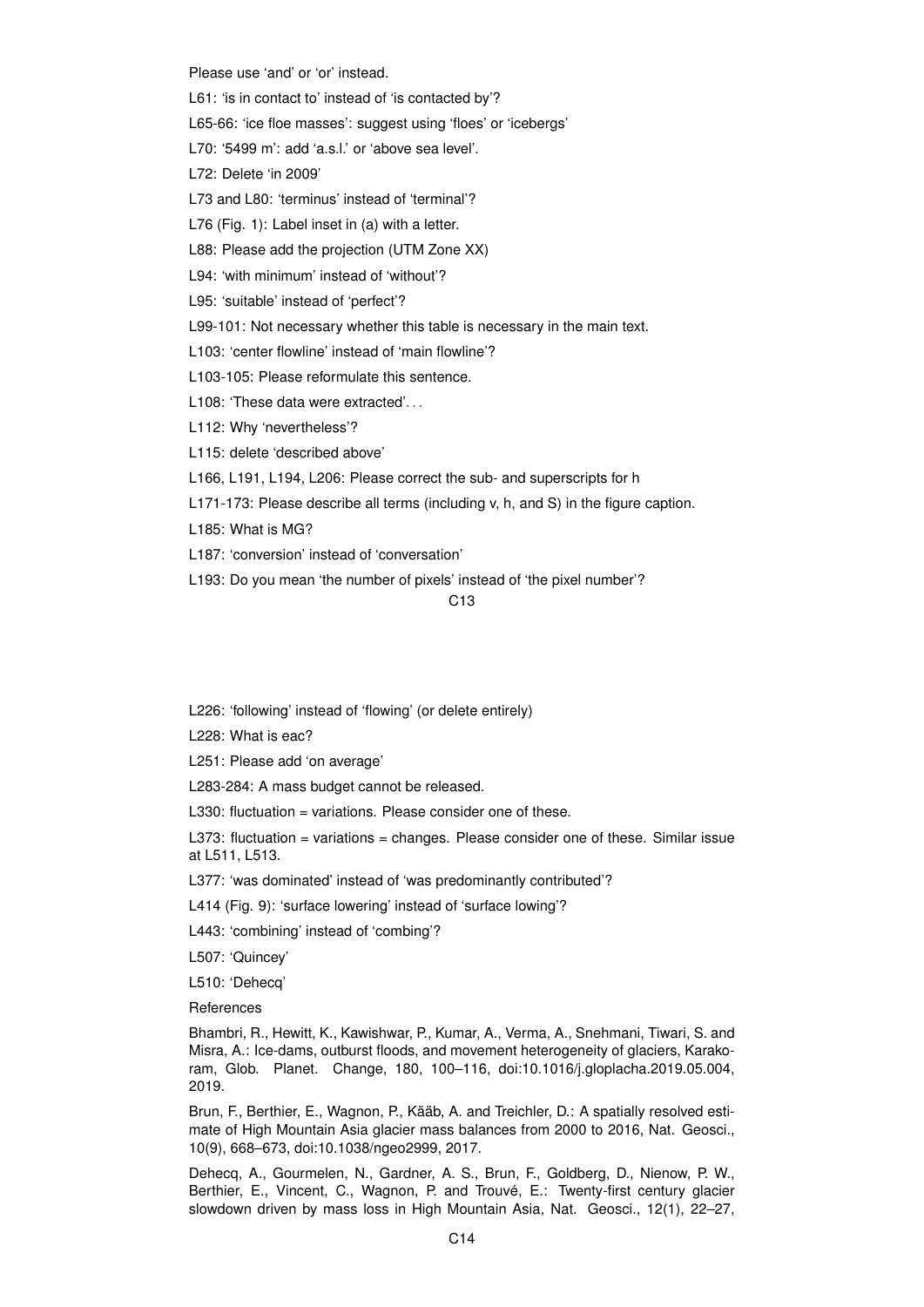doi:10.1038/s41561-018-0271-9, 2019.

Farinotti, D., Huss, M., Fürst, J. J., Landmann, J., Machguth, H., Maussion, F. and Pandit, A.: A consensus estimate for the ice thickness distribution of all glaciers on Earth, Nat. Geosci., 12(3), 168–173, doi:10.1038/s41561-019-0300-3, 2019.

Haritashya, U., Kargel, J., Shugar, D., Leonard, G., Strattman, K., Watson, C., Shean, D., Harrison, S., Mandli, K. and Regmi, D.: Evolution and Controls of Large Glacial Lakes in the Nepal Himalaya, Remote Sens., 10(5), 798, doi:10.3390/rs10050798, 2018.

Khanal, N. R., Mool, P. K., Shrestha, A. B., Rasul, G., Ghimire, P. K., Shrestha, R. B. and Joshi, S. P.: A comprehensive approach and methods for glacial lake outburst flood risk assessment, with examples from Nepal and the transboundary area, Int. J. Water Resour. Dev., 31(2), 219–237, doi:10.1080/07900627.2014.994116, 2015.

Linsbauer, A., Frey, H., Haeberli, W., Machguth, H., Azam, M. F. and Allen, S.: Modelling glacier-bed overdeepenings and possible future lakes for the glaciers in the Himalayaâ $\tilde{A}$ TKarakoram region, Ann. Glaciol., 57(71), 119–130, doi:10.3189/2016AoG71A627, 2016.

Maharjan, S. B., Mool, P., Lizong, W., Xiao, G., Shrestha, F., Shrestha, R., Khanal, N., Bajracharya, S., Joshi, S. and Shai, S.: The status of glacial lakes in the Hindu Kush Himalaya-ICIMOD Research Report 2018/1 (2018)., ICIMOD Res. Rep., (2018/1), 2018.

Maurer, J. M., Schaefer, J. M., Rupper, S. and Corley, A.: Acceleration of ice loss across the Himalayas over the past 40 years, Sci. Adv., 5(6), eaav7266, doi:10.1126/sciadv.aav7266, 2019.

Nie, Y.: A regional-scale assessment of Himalayan glacial lake changes using satellite observations from 1990 to 2015, Remote Sens. Environ., 13, 2017.

Nie, Y., Liu, Q., Wang, J., Zhang, Y., Sheng, Y. and Liu, S.: An inventory of C<sub>15</sub>

historical glacial lake outburst floods in the Himalayas based on remote sensing observations and geomorphological analysis, Geomorphology, 308, 91–106, doi:10.1016/j.geomorph.2018.02.002, 2018.

Quincey, D. J., Richardson, S. D., Luckman, A., Lucas, R. M., Reynolds, J. M., Hambrey, M. J. and Glasser, N. F.: Early recognition of glacial lake hazards in the Himalaya using remote sensing datasets, Glob. Planet. Change, 56(1–2), 137–152, doi:10.1016/j.gloplacha.2006.07.013, 2007.

Richardson, S. D. and Reynolds, J. M.: An overview of glacial hazards in the Himalayas, Quat. Int., 65–66, 31–47, doi:10.1016/S1040-6182(99)00035-X, 2000.

Rounce, D. R., McKinney, D. C., Lala, J. M., Byers, A. C. and Watson, C. S.: A new remote hazard and risk assessment framework for glacial lakes in theNepal Himalaya, Hydrol. Earth Syst. Sci., 20(9), 3455–3475, doi:10.5194/hess-20-3455-2016, 2016.

Sharma, R. K., Pradhan, P., Sharma, N. P. and Shrestha, D. G.: Remote sensing and in situ-based assessment of rapidly growing South Lhonak glacial lake in eastern Himalaya, India, Nat. Hazards, 93(1), 393–409, doi:10.1007/s11069-018-3305-0, 2018.

Somos-Valenzuela, M. A., McKinney, D. C., Rounce, D. R. and Byers, A. C.: Changes in Imja Tsho in the Mount Everest region of Nepal, The Cryosphere, 8(5), 1661–1671, doi:10.5194/tc-8-1661-2014, 2014.

Song, C., Sheng, Y., Ke, L., Nie, Y. and Wang, J.: Glacial lake evolution in the southeastern Tibetan Plateau and the cause of rapid expansion of proglacial lakes linked to glacial-hydrogeomorphic processes, J. Hydrol., 540, 504–514, doi:10.1016/j.jhydrol.2016.06.054, 2016.

Song, C., Sheng, Y., Wang, J., Ke, L., Madson, A. and Nie, Y.: Heterogeneous glacial lake changes and links of lake expansions to the rapid thinning of adjacent glacier termini in the Himalayas, Geomorphology, 280, 30–38, doi:10.1016/j.geomorph.2016.12.002, 2017.